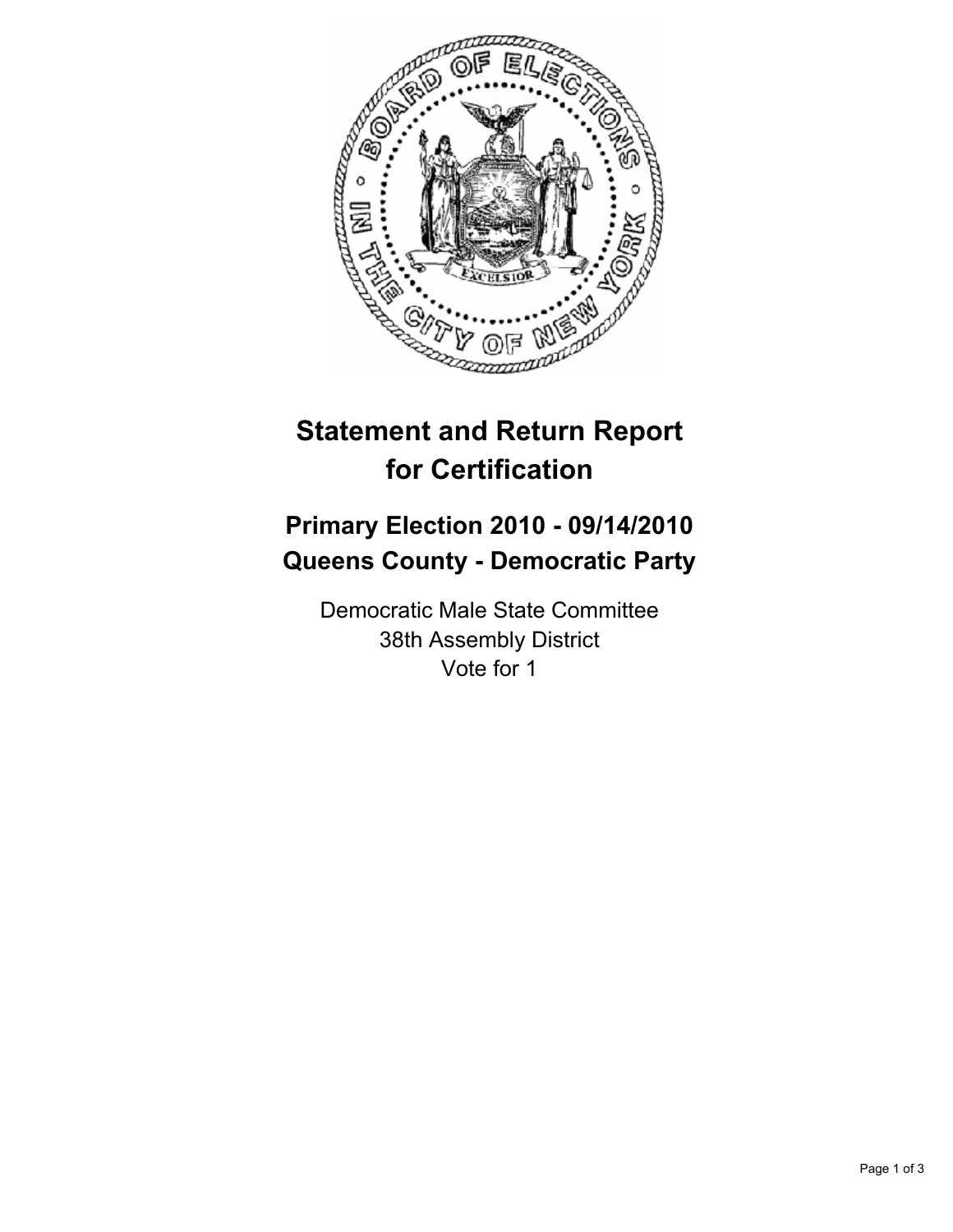

### **Assembly District 38**

| <b>Total Votes</b>        | 1.738 |
|---------------------------|-------|
| EDWIN SALAS (WRITE-IN)    |       |
| ANDREW SCIMONE (WRITE-IN) |       |
| ANGELO MARTINEZ           | 831   |
| <b>FRANCIS P DUNNE</b>    | 905   |
| AFFIDAVIT                 | 19    |
| ABSENTEE/MILITARY         | 57    |
| <b>EMERGENCY</b>          | 0     |
| PUBLIC COUNTER            | 2,648 |